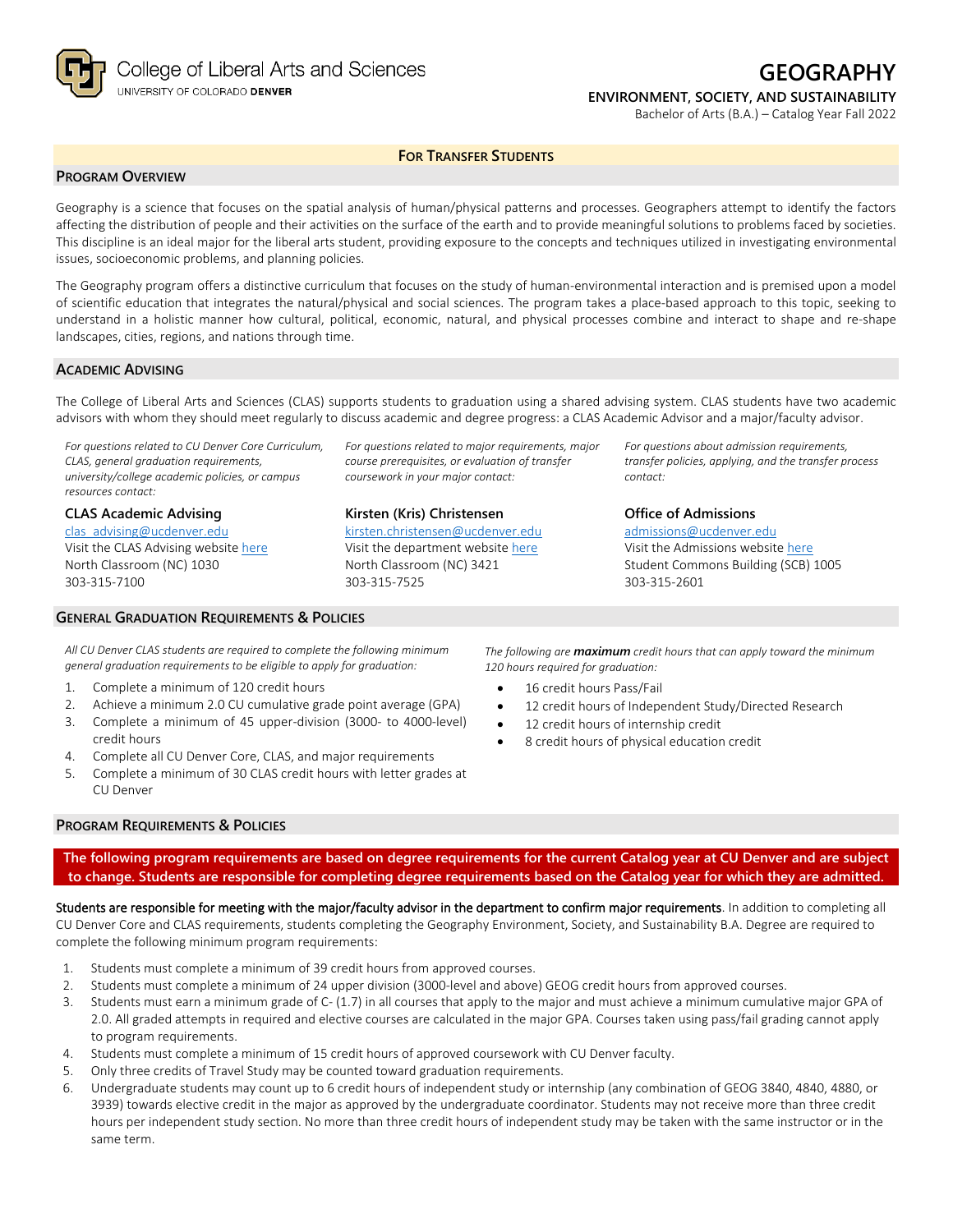

## **GEOGRAPHY**

### **ENVIRONMENT, SOCIETY, AND SUSTAINABILITY**

Bachelor of Arts (B.A.) – Catalog Year Fall 2022

**FOR TRANSFER STUDENTS**

### **COURSEWORK THAT CAN BE COMPLETED AT PREVIOUS INSTITUTION**

The following is a "bucket" of requirements students can complete prior to transferring to CU Denver, including equivalent Colorado Community College System (CCCS) courses. To determine the equivalencies of courses to be completed at non-CU Denver institutions, students can visit [www.transferology.com](http://www.transferology.com/)**.** It is critical students connect with a CU Denver academic advisor to ensure planned courses will transfer *and* apply to CU Denver degree requirements. All non-CU Denver coursework must be completed with a C- or better to be eligible for transfer.

Students interested in completing an Associate (A.A. or A.S.) Degree or a Colorado Statewide Transfer Articulation Agreement or Degree with [Designation \(DWD\)](https://highered.colorado.gov/transfer-degrees) must work with their community/junior college academic advisor to create an academic plan that accounts for all degree or transfer articulation agreement requirements. Colorado Community College Students may also explore the option to complet[e Reverse Transfer](https://highered.colorado.gov/students/attending-college/colorado-reverse-transfer) at CU Denver.

| <b>CU Denver Requirements</b>                                                                                          | <b>CU Denver</b><br>Credits | <b>CCCS Equivalent Courses &amp; Notes</b>                                                                                                                                                                            |  |
|------------------------------------------------------------------------------------------------------------------------|-----------------------------|-----------------------------------------------------------------------------------------------------------------------------------------------------------------------------------------------------------------------|--|
| <b>CU Denver Core Curriculum Requirements</b>                                                                          | $34 - 40$                   |                                                                                                                                                                                                                       |  |
| ENGL 1020 - Core Composition I                                                                                         | 3                           | <b>FNG 1021</b>                                                                                                                                                                                                       |  |
| ENGL 2030 - Core Composition II                                                                                        | 3                           | <b>ENG 1022</b>                                                                                                                                                                                                       |  |
| <b>Mathematics</b>                                                                                                     | $3 - 4$                     | MAT 1260 recommended or GT-MA1                                                                                                                                                                                        |  |
| Arts                                                                                                                   | 3                           | GT-AH                                                                                                                                                                                                                 |  |
| Humanities                                                                                                             | 3                           | GT-AH or GT-HI                                                                                                                                                                                                        |  |
| <b>Behavioral Sciences</b>                                                                                             | $3 - 4$                     | GFO 1005 or 1006 or GT-SS                                                                                                                                                                                             |  |
| Social Sciences                                                                                                        | $3 - 4$                     | GT-SS or GT-HI <sup>*</sup>                                                                                                                                                                                           |  |
| Natural/Physical Science with lab                                                                                      | $4 - 5$                     | GEO 1011 or ENV 1111 or GT-SC1                                                                                                                                                                                        |  |
| Natural/Physical Science without lab or Math                                                                           | $3 - 5$                     | GEO 1012 or GT-SC2 or GT-MA1 (except the course used for Core Math) or GT-<br>SC <sub>1</sub>                                                                                                                         |  |
| <b>International Perspectives</b>                                                                                      | 3                           | Additional GT-AH, HI, SS* (see note below)                                                                                                                                                                            |  |
| Cultural Diversity                                                                                                     |                             | To be completed at CU Denver. This requirement must be completed with an<br>upper-division course and CCCS courses will not apply.                                                                                    |  |
| <b>CLAS Graduation Requirements</b>                                                                                    | $15 - 29$                   |                                                                                                                                                                                                                       |  |
| <b>CLAS Communicative Skills</b>                                                                                       | 3                           | COM 1150 or PHI 1013                                                                                                                                                                                                  |  |
| CLAS Second Language                                                                                                   | $0 - 10$                    | e.g., SPA 1012 or ASL 1122<br>Students have several options to fulfill this requirement. Please consult a CU<br>Denver CLAS Academic Advisor.                                                                         |  |
| CLAS Humanities                                                                                                        | $\overline{3}$              | Any transferrable LIT, HIS, HUM, or PHI course                                                                                                                                                                        |  |
| CLAS Behavioral Sciences                                                                                               | $3 - 4$                     | Any transferrable ANT, COM, or PSY course (except GT-SC courses)                                                                                                                                                      |  |
| <b>CLAS Social Sciences</b>                                                                                            | $3 - 4$                     | Any transferrable ECO, ETH, GEO, POS, or SOC course (except GT-SC courses)                                                                                                                                            |  |
| CLAS Natural/Physical Science with lab                                                                                 | $3 - 5$                     | GT-SC1<br>If students complete only one science course with a lab for the CU Denver Core<br>Curriculum, this course must have an associated lab.                                                                      |  |
| <b>GEOG Major Courses</b>                                                                                              | $9 - 10$                    |                                                                                                                                                                                                                       |  |
| GEOG 1102 World Regions Global Context or<br>GEOG 1302 Introduction to Human Geography                                 | 3                           | GEO 1005 or 1006<br>Course can fulfill CU Denver Core Behavioral Sciences                                                                                                                                             |  |
| GEOG 1202 Introduction to Physical Geography or<br>ENVS 1044 & 1045 Introduction to Environmental<br>Sciences with Lab | $3 - 4$                     | GEO 1011 or ENV 1111<br>Course can fulfill CU Denver Core Natural/Physical Science with lab                                                                                                                           |  |
| Minimum Applicable Transfer Credits<br>Recommended:                                                                    | 60                          | Students completing less than 60 applicable transfer credits will have additional<br>credits to complete at CU Denver. Students needing general elective credits<br>should consult a CU Denver CLAS Academic Advisor. |  |

*\**The applicability of Guaranteed Transfer (GT Pathways) courses to specific CU Denver Core Curriculum requirements requires completion of a block of five courses: two GT-AH courses; one GT-HI course; one GT-SS course; and one additional GT-AH, GT-HI, or GT-SS course.